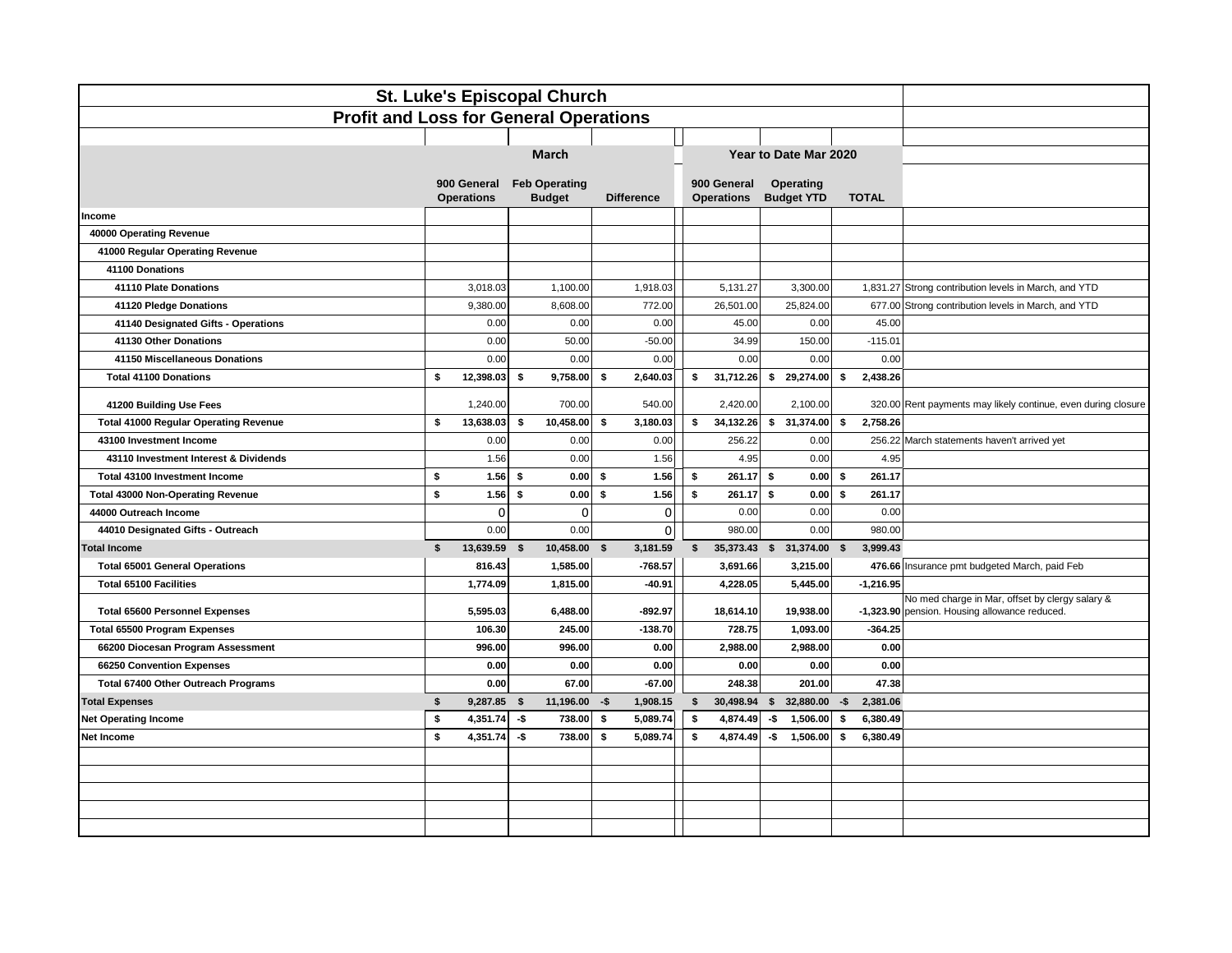| St. Luke's Episcopal Church            |                      |                             |                      |                                              |                                |                    |             |  |
|----------------------------------------|----------------------|-----------------------------|----------------------|----------------------------------------------|--------------------------------|--------------------|-------------|--|
|                                        |                      |                             | <b>Balance Sheet</b> |                                              |                                |                    |             |  |
|                                        | As of March 31, 2020 |                             |                      |                                              |                                |                    |             |  |
|                                        |                      | <b>Total</b>                |                      | <b>Total</b>                                 |                                |                    |             |  |
|                                        |                      | As of Feb 29, As of Dec 31, |                      |                                              | As of Feb 29, As of Dec 31,    |                    |             |  |
| <b>ASSETS</b>                          | 2020                 | 2019 (PP)                   | Change               | <b>LIABILITIES AND EQUITY</b>                | 2020                           | 2019 (PP)          | Change      |  |
| <b>Current Assets</b>                  |                      |                             |                      | Liabilities                                  |                                |                    |             |  |
| <b>Bank Accounts</b>                   |                      |                             |                      | <b>Current Liabilities</b>                   |                                |                    |             |  |
| 10001 U.S. National Bank               | 0.00                 | 0.00                        | $\Omega$             | <b>Accounts Payable</b>                      |                                |                    |             |  |
| 10002 US Bank - Springwater            | 0.00                 | 0.00                        | $\mathbf 0$          | 20000 Accounts Payable                       |                                |                    |             |  |
| 10003 Petty Cash                       | 200.00               | 200.00                      | $\mathbf 0$          | <b>Total Accounts Payable</b>                |                                |                    |             |  |
| 10004 Clergy Discretionary Checking    | 1,782.71             | 716.09                      | 1,067                | <b>Credit Cards</b>                          |                                |                    |             |  |
| 10010 OnPoint Checking                 | 33,848.33            | 37,571.68                   | $-3,723$             | U S Bank Visa                                |                                |                    |             |  |
| 10015 On Point Business Savings        | 5.00                 | 5.00                        | $\overline{0}$       | <b>Total Credit Cards</b>                    |                                |                    |             |  |
| <b>Total Bank Accounts</b>             | \$<br>35,836         | \$<br>$38,493$ \$           | (2,657)              |                                              |                                |                    |             |  |
| <b>Accounts Receivable</b>             |                      |                             |                      |                                              |                                |                    |             |  |
| 11000 Accounts Receivable              | $\Omega$             | $\pmb{0}$                   | $\overline{0}$       |                                              |                                |                    |             |  |
| <b>Total Accounts Receivable</b>       | \$                   | \$                          | \$                   |                                              |                                |                    |             |  |
| <b>Other Current Assets</b>            |                      |                             |                      | <b>Other Current Liabilities</b>             |                                |                    |             |  |
| 10500 Investment Accounts              | $\Omega$             | $\bf 0$                     | $\overline{0}$       | 24100 Accrued Leave and Payroll              |                                |                    |             |  |
| 10510 Malcolm Fund - Cash              |                      | $\overline{4}$              | $\overline{0}$       | 24300 Pass-Thru Donations                    | 60                             | 60                 |             |  |
| 10520 Malcolm Fund - Long Term         | 3                    | $\mathsf 3$                 | $\overline{0}$       | 25400 Other Current Liabilities              |                                |                    |             |  |
| 10530 REM Investment Fund              |                      | $\mathsf 3$                 | $\overline{0}$       | 25410 Unredemeed Groupons                    |                                |                    |             |  |
| 10540 Rene' Bozarth Memorial Endow.    | $\Omega$             | $\mathbf 0$                 | $\overline{0}$       | <b>Total 25400 Other Current Liabilities</b> |                                |                    |             |  |
| <b>Total 10500 Investment Accounts</b> | \$<br>9              | \$<br>9 <sup>1</sup>        | \$                   | <b>Total Other Current Liabilities</b>       | \$                             | $60 \mid$ \$<br>60 | \$          |  |
| 11520 Diocese Acct Malcolm STIF        | 10,309.50            | 10,199.71                   | 110                  | <b>Total Current Liabilities</b>             | \$<br>60                       | $\mathbf{s}$<br>60 | \$          |  |
| 11530 Diocese Acct REM Rector Ed STIF  | 12,943.82            | 12,805.97                   | 138                  |                                              |                                |                    |             |  |
| 11540 Diocese Bozarth Labryinth STIF   | 2,160.85             | 797.27                      | 1,364                |                                              |                                |                    |             |  |
| 13000 Prepaid Expenses                 | 0.00                 | 0.00                        | $\mathbf 0$          | <b>Long-Term Liabilities</b>                 |                                |                    |             |  |
| 17520 Diocese Malcolm DIF              | 40,000.00            | 40,000.00                   | $\overline{0}$       | 27200 Other Liabilities                      |                                |                    |             |  |
| 17530 Diocese Acct REM Rector Ed DIF   | 92,000.00            | 92,000.00                   | 0                    | <b>Property Fund Balance</b>                 |                                |                    |             |  |
| 17540 Diocese Bozarth Labryinth DIF    | 25,000.00            | 25,000.00                   | 0                    | <b>Total Long-Term Liabilities</b>           | \$<br>$\overline{\phantom{a}}$ | \$                 | \$          |  |
| <b>Undeposited Funds</b>               | 0.00                 | 0.00                        | $\Omega$             | <b>Total Liabilities</b>                     | \$<br>60                       | s.<br>60           | \$          |  |
| <b>Total Other Current Assets</b>      | \$<br>182,424        | 180,812 \$<br>\$            | 1,611                |                                              |                                |                    |             |  |
| <b>Total Current Assets</b>            | \$<br>218,260        | 219,305 \$<br>\$            | (1,046)              |                                              |                                |                    |             |  |
| <b>Fixed Assets</b>                    |                      |                             |                      |                                              |                                |                    |             |  |
| 15700 Improvements - Land              | 16,500.00            | 16,500.00                   | 0                    |                                              |                                |                    |             |  |
| 17100 Accum Depr - Land Improvements   | $-458.00$            | $-458.00$                   | $\overline{0}$       | Equity                                       |                                |                    |             |  |
| <b>Building / Improvements</b>         | 832,241.74           | 832,241.74                  | 0                    | 3000 Opening Bal Equity                      |                                |                    |             |  |
| <b>Building Contents</b>               | 139,706.00           | 139,706.00                  | $\mathbf 0$          | 3200 Perm. Restricted Net Assets             | 25,000                         | 25,000             |             |  |
| Columbarium                            | 16,810.04            | 8,490.04                    | 8,320                | 3300 Temp Restricted Net Assets              | 120,174                        | 120,174            |             |  |
| <b>Furniture &amp; Equipment</b>       | 2,180.00             | 2,180.00                    | $\mathbf 0$          | 3900 Unrestricted Net Assets                 | 84,741                         | 84,741             |             |  |
| Labyrinth                              | 58,428.24            | 58,428.24                   | 0                    | 3910 Unrestricted Assets - Buildings & Land  | 1,169,418                      | 1,169,418          |             |  |
| Land                                   | 123,000.00           | 123,000.00                  | $\overline{0}$       | Net Income                                   | 7,274                          |                    | 7,274       |  |
| <b>Total Fixed Assets</b>              | \$<br>1,188,408      | - \$<br>1,180,088           | 8,320<br>- \$        | <b>Total Equity</b>                          | s<br>1,406,608                 | 1,399,333<br>- \$  | \$<br>7,274 |  |
| <b>TOTAL ASSETS</b>                    | \$<br>1,406,668      | \$<br>1,399,393             | - \$<br>7,274        | <b>TOTAL LIABILITIES AND EQUITY</b>          | \$<br>1,406,668                | \$<br>1,399,393    | 7,274<br>\$ |  |
|                                        |                      |                             |                      |                                              |                                |                    |             |  |